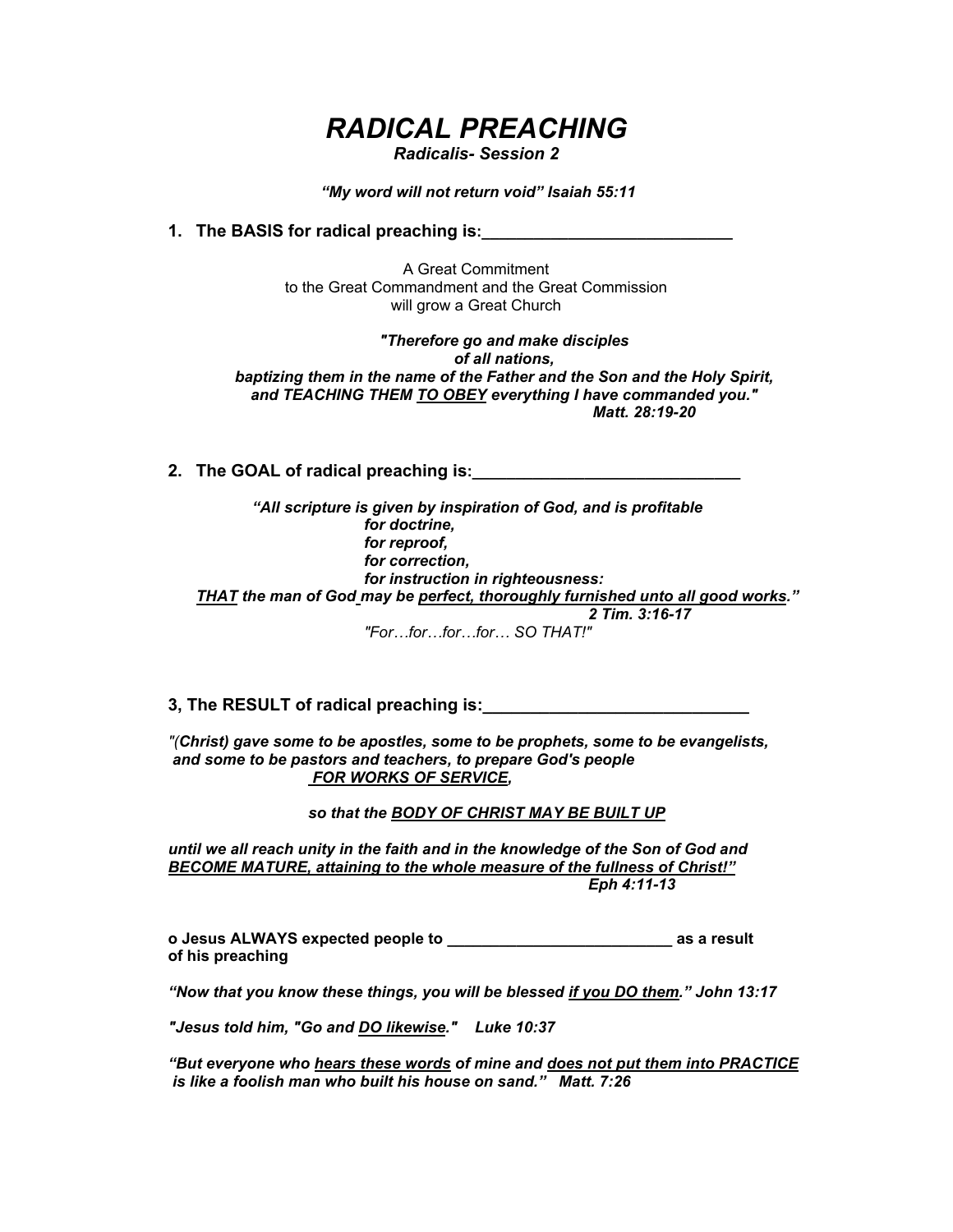*"For whoever DOES the will of my Father in heaven is my brother and sister and mother." Matt. 12:50* 

*"Not everyone who says to me, 'Lord, Lord,' will enter the kingdom of heaven, but only he who DOES the will of my Father who is in heaven." Matt. 7:21*

*"If anyone loves me, he will OBEY my teaching…" John 14:23-24*

*"Blessed rather are those who hear the word of God and OBEY it" Luke 11:28* 

#### **ALL THE NEW TESTAMENT PREACHERS EMPHASIZED CONDUCT**

#### **JOHN THE BAPTIST:**

**"***Do the things that show you really have changed your hearts and lives." Matt. 3:8 (NCV)*

**JAMES:** 

**"***Do not merely listen to the word, and so deceive yourselves. Do what it says."*

*James 1:22 (NIV) "What's the use of saying you have faith if you don't prove it by your actions?*

*James 2:14 (NLT)*

#### **JOHN:**

*"It is by our actions that we know we are living in the truth." 1 John 3:19 (NLT)*

• **You only believe the parts of the Bible you \_\_\_\_\_\_\_\_\_\_\_\_\_\_**

*"The world and its desires pass away, but the man who does the will of God lives forever." 1 John 2:17 (NIV)*

*"Let us stop just saying we love each other; let us really show it by our actions." 1 John 3:18 (NLT)*

*"We know that we have come to know him if we obey his commands". 1 John 2:3*

**PAUL:** 

*"For though once your heart was full of darkness, now it is full of light from the Lord, and your behavior should show it!" Eph. 5:8 (LB)*

**Paul's Instruction for a Young Pastor:** *"It is for you to preach the behavior which goes with healthy doctrine." Titus 2:1 (JB)*

*"You must tell everyone what to do to follow the true teaching." (NCV) "Tell believers to live the kind of life that goes along with accurate teachings." (GWT)*

## **TEN THINGS I'VE LEARNED ABOUT PREACHING FOR LIFE-CHANGE**

## **1. ALL BEHAVIOR IS BASED \_\_\_\_\_\_\_\_\_\_\_\_\_\_\_\_\_\_\_\_\_\_\_\_\_\_**

**"***Be careful how you think; your life is shaped by your thoughts." Pr 4:23 (TEV)* 

*"Out of the mind come evil thoughts, murder, adultery, sexual sins, stealing, lying,* and speaking evil of others." Matt. 15:19 (NCV)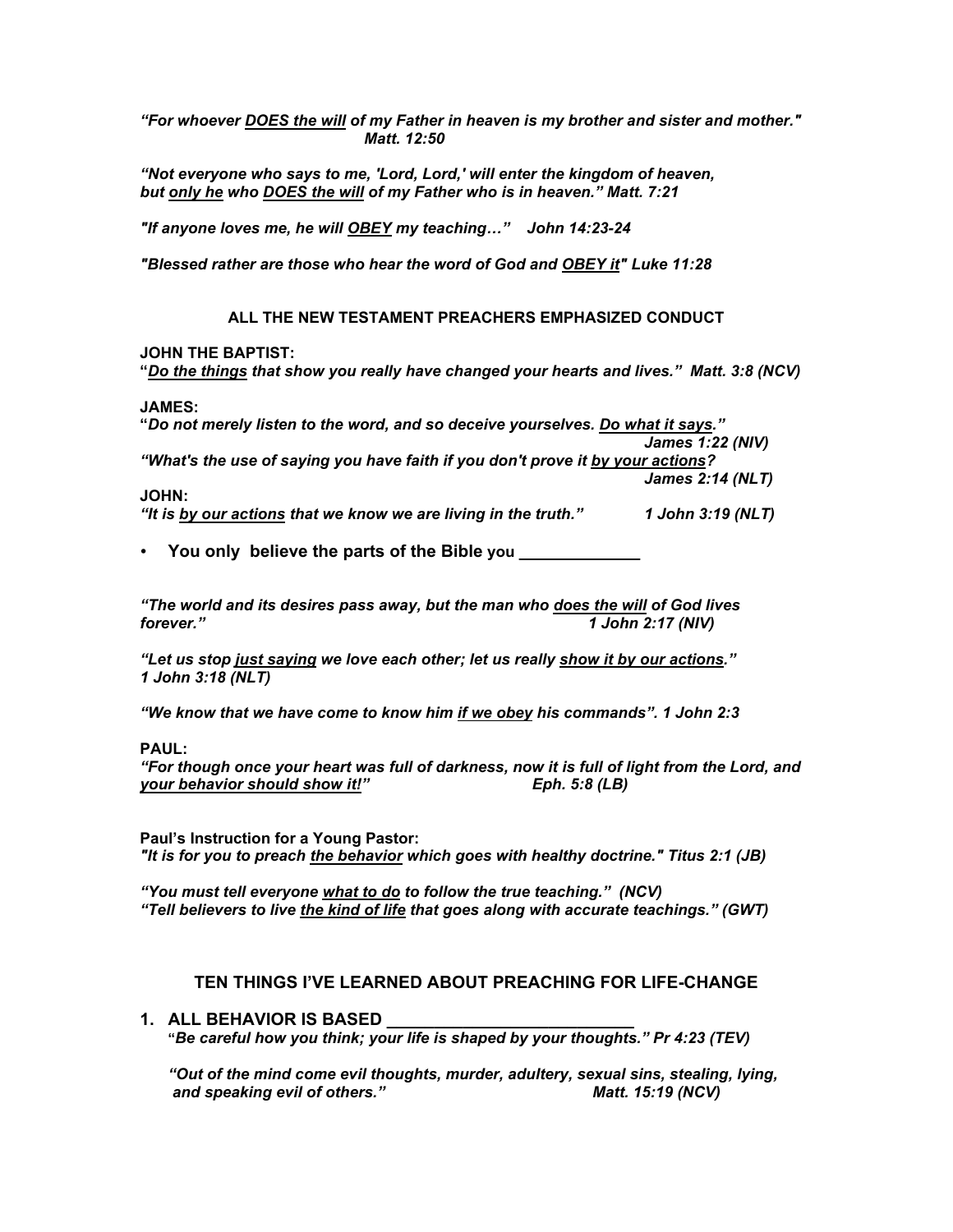#### 2. BEHIND EVERY SIN IS

**"***At one time we too were foolish, disobedient, deceived and enslaved by all kinds of passions and pleasures***."** *Titus 3:3 (NIV)*

 **"***For you are the children of your father the Devil, and you love to do the evil things he does. He… has always hated the truth. There is no truth in him. When he lies, it is consistent with his character; for he is a liar and the father of lies." John 8:44 (NLT)* 

## **3. CHANGE ALWAYS STARTS**

*"Do not conform any longer to the pattern of this world, but be transformed by the renewing of your mind. Then you will be able to test and approve what God's will is his good, pleasing and perfect will." Romans 12:2 (NIV)*

 *Think… Feel… Act*

**4. TO HELP PEOPLE CHANGE. WE MUST FIRST CHANGE "***Then you will know the truth, and the truth will set you free." John 8:32 (NIV)*

## **5. TRYING TO CHANGE PEOPLE'S BEHAVIOR WITHOUT CHANGING THEIR BELIEFS IS \_\_\_\_\_\_\_\_\_\_\_\_\_\_\_\_\_\_\_\_\_\_\_\_\_\_\_\_\_\_\_\_\_\_.**

*"What people say with their mouths comes from the way they think; and these are the things that make people unclean***."** *Matt. 15:18 (NCV)*

#### **Changing the Autopilot vs Willpower**

*"This I say then, Walk in the Spirit, and ye shall not fulfill the lust of the flesh" Gal. 5:16* 

**6. THE BIBLE TERM FOR "CHANGING YOUR MIND" IS \_\_\_\_\_\_\_\_\_\_\_\_\_\_\_\_\_\_\_! metanoia** = "*to change your mind!"*

 *"I will teach you to respect me completely, and I will put a new way of thinking inside you. I will take out the stubborn hearts of stone from your bodies, and I will give you obedient hearts of flesh." Ezekiel 36:26 (NCV)* 

## **7. YOU DON'T CHANGE PEOPLE'S MINDS,**

*"We speak words given to us by the Spirit, using the Spirit's words to explain spiritual truths." 1 Cor. 2:13b (NLT)*

*"The Spirit of the Lord spoke through me; his word was on my tongue." 2 Sam. 23:2*

*"'Not by might nor by power, but by my Spirit,' says the Lord." Zech. 4:6*